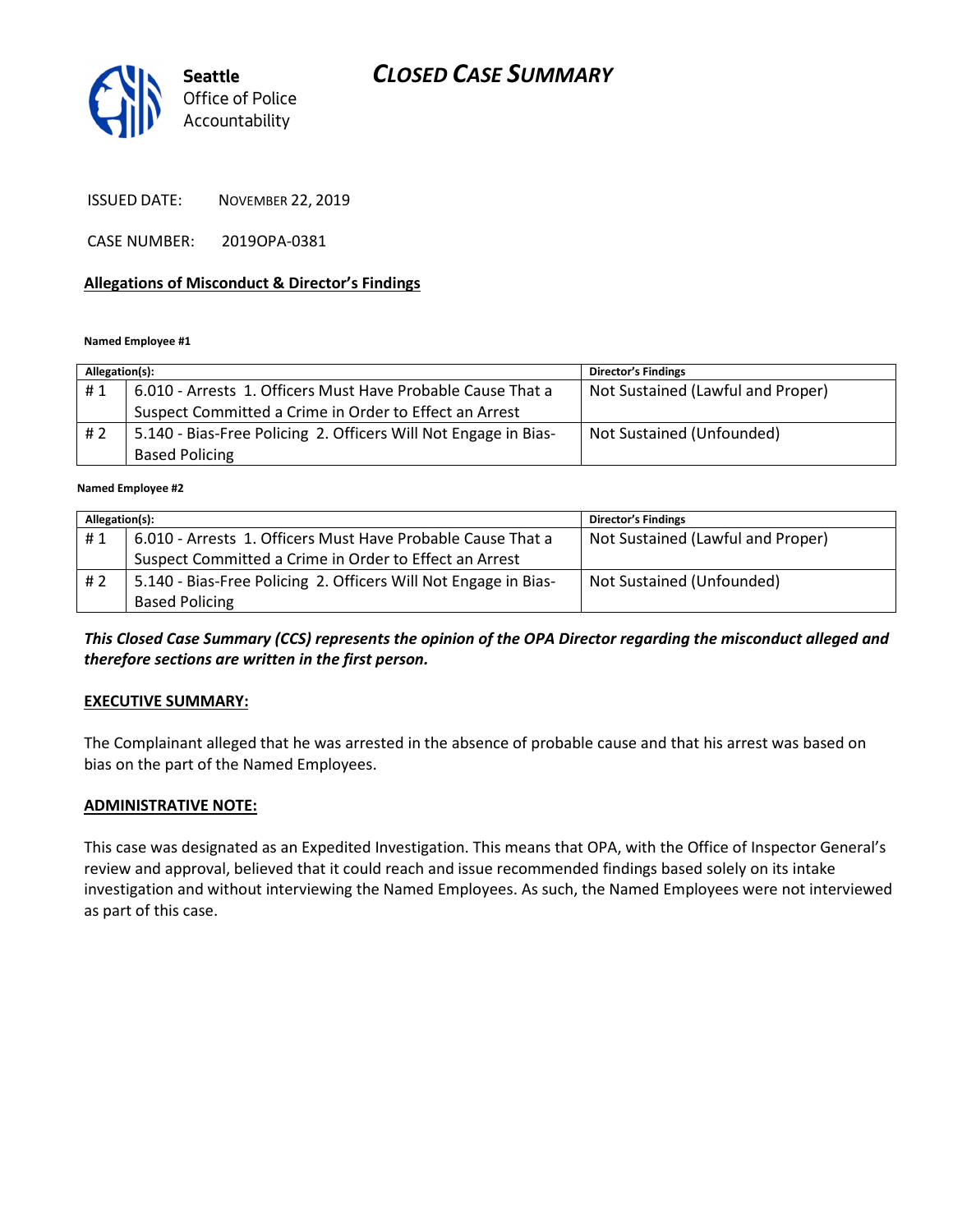### ANALYSIS AND CONCLUSIONS:

### Named Employee #1 - Allegations #1

# 6.010 - Arrests 1. Officers Must Have Probable Cause That a Suspect Committed a Crime in Order to Effect an Arrest

On May 26, 2019, Named Employee #1 (NE#1) and Named Employee #2 (NE#2) responded to a disturbance. It was reported that an individual – the Complainant in this case – was standing on the street and allegedly yelling profanities at the bar patrons and bar staff. NE#1 and NE#2 encountered the Complainant immediately after arriving on scene. The officers' interaction with the Complainant was fully captured on Body Worn Video (BWV). The Complainant told the officers that he had been walking down the street when a bar patron told him to "go back to [the Complainant's] country." The Complainant stated that, as a result, he got into a verbal altercation with the bar patrons. NE#2 asked the Complainant if he had been drinking, and the Complainant said that he had. The Complainant asked NE#2 if he was free to go, and NE#2 said yes. The Complainant took a few steps away but returned to ask if he had broken any laws. The officers said he had not.

NE#1 spoke with bar patrons and bar employees who informed him that the Complainant had been using aggressive language towards them, as well as slurs involving race and sexual orientation. NE#1 then returned to where the Complainant and NE#2 were standing. The Complainant continued to remain at the scene, even after he was told several times that he could leave and after being encouraged to do so. Moreover, he continued to engage with bar patrons, including yelling at them, which served to escalate the situation.

At that time, NE#1 and NE#2 discussed whether they had probable cause to arrest the Complainant. NE#1 felt that they could arrest him for harassment. NE#2 had some questions as to whether they had enough of a basis to do so. NE#1 then went to screen the possible arrest with a supervisor. The supervisor agreed that they had probable cause to make the arrest.

NE#1 again returned to the scene and he and NE#2 took the Complainant into custody. At that time, the Complainant alleged that his arrest was based on his race. The Complainant was transported to the West Precinct and his arrest was screened by a supervisor. The supervisor ultimately referred the Complainant's bias allegation to OPA, and this investigation ensued.

SPD Policy 6.010-POL-1 requires that officers have probable cause to believe that a suspect committed a crime when effectuating an arrest. Stated differently, where an arrest is not supported by probable cause, it violates law and Department policy. Probable cause exists when the facts and circumstances within an officer's knowledge are sufficient in themselves to support a reasonable belief that an offense has been or is being committed.

The Named Employees' investigation revealed that, prior to their arrival on scene, the Complainant made a number of statements to bar patrons and bar staff that were harassing and aggressive. The Complainant continued to act in that matter after the officers' arrival. The Complainant, who was intoxicated, was given multiple opportunities to leave the scene but each time he declined to do so. Instead, his behavior escalated to the point that the officers felt that they needed to take action to prevent a possible altercation. Based on the officers' reasonable belief that the Complainant's statements constituted harassment, they acted reasonably and consistent with policy when they placed him under arrest. Moreover, even if probable cause was questionable, the officers screened the arrest with their supervisor who agreed that it could be effectuated. The Named Employees were entitled to rely on the guidance of their supervisor.

For these reasons, OPA recommends that this allegation be Not Sustained – Lawful and Proper as against both Named Employees.

Recommended Finding: Not Sustained (Lawful and Proper)